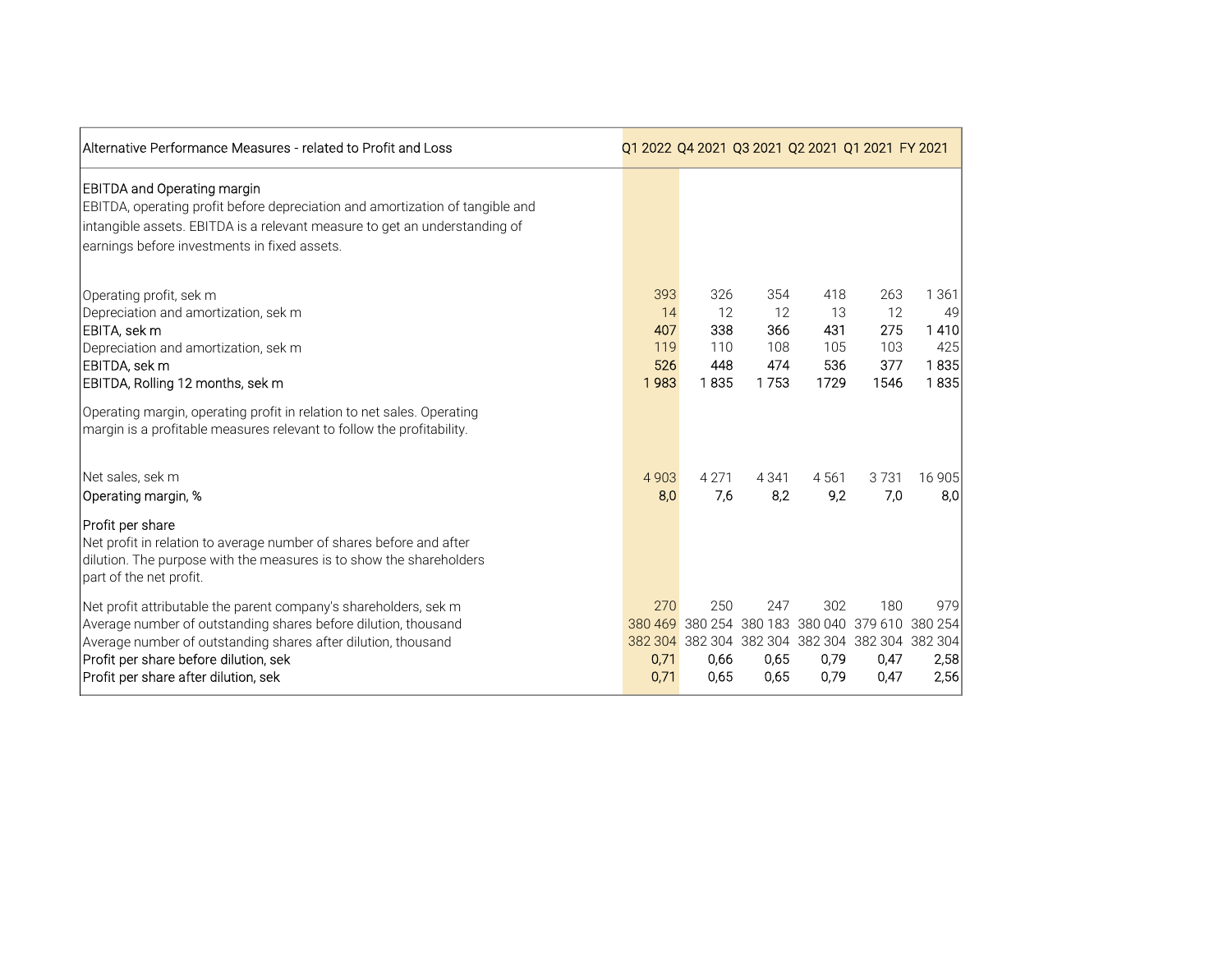| Alternative Performance Measures - related to Balance Sheet                                                                                                                                                          |                       |                           |                       | Q1 2022 Q4 2021 Q3 2021 Q2 2021 Q1 2021 FY 2021                                                                |                        |                           |
|----------------------------------------------------------------------------------------------------------------------------------------------------------------------------------------------------------------------|-----------------------|---------------------------|-----------------------|----------------------------------------------------------------------------------------------------------------|------------------------|---------------------------|
| Equity ratio<br>Total equity at the end of the period in relation to balance sheet total                                                                                                                             |                       |                           |                       |                                                                                                                |                        |                           |
| Equity, sek m<br>Balans sheet total, sek m<br>Equity ratio, %                                                                                                                                                        | 5743<br>17427<br>33,0 | 5 2 6 6<br>15 300<br>34,4 | 4950<br>13771<br>35,9 | 4676<br>13 2 5 6<br>35,3                                                                                       | 4882<br>12 563<br>38,9 | 5 2 6 6<br>15 300<br>34,4 |
| Equity per share<br>Total equity at the end of the period in relation to average number of<br>shares before and after dilution.                                                                                      |                       |                           |                       |                                                                                                                |                        |                           |
| Total equity, sek m                                                                                                                                                                                                  | 5743                  | 5 2 6 6                   | 4 9 5 0               | 4676                                                                                                           | 4882                   | 5 2 6 6                   |
| Compensation from participants in call option programme<br>2018-2021 (2 693 940 shares of 52,77 sek), sek m                                                                                                          |                       |                           |                       | 142                                                                                                            | 142                    |                           |
| Adjusted equity after compensation for call option programme<br>2018-2021, sek m<br>Compensation from participants in call option programme                                                                          | 5743                  | 5 2 6 6                   | 4950                  | 4818                                                                                                           | 5024                   | 5 2 6 6                   |
| 2021-2024 (1 835 090 shares of 165,60 sek), sek m<br>Adjusted equity after compensation for call option programme<br>2021-2024, sek m                                                                                | 304<br>6046           | 304<br>5 5 6 9            | 304<br>5 2 5 4        | 4818                                                                                                           | 5024                   | 304<br>5 5 6 9            |
| Average number of outstanding shares before dilution, thousand<br>Average number of outstanding shares after dilution, thousand<br>Equity per share before dilution, sek m<br>Equity per share after dilution, sek m | 15<br>15              | 14<br>14                  | 13<br>13              | 380 469 380 254 380 183 380 040 379 610 380 254<br>382 304 382 304 382 304 382 304 382 304 382 304<br>12<br>13 | 13<br>13               | 14<br>14                  |
| Return on equity<br>Net profit as a percentage of average equity. The objective of all<br>return measures is to put the earnings in relation to essential<br>balance sheet items.                                    |                       |                           |                       |                                                                                                                |                        |                           |
| Net profit, sek m                                                                                                                                                                                                    | 273                   | 243                       | 255                   | 308                                                                                                            | 184                    | 990                       |
| Average equity, sek m<br>Return on equity, %                                                                                                                                                                         | 5 5 0 4<br>5,0        | 4877<br>5,0               | 4719<br>5,4           | 4582<br>6,7                                                                                                    | 4685<br>3,9            | 4877<br>20,3              |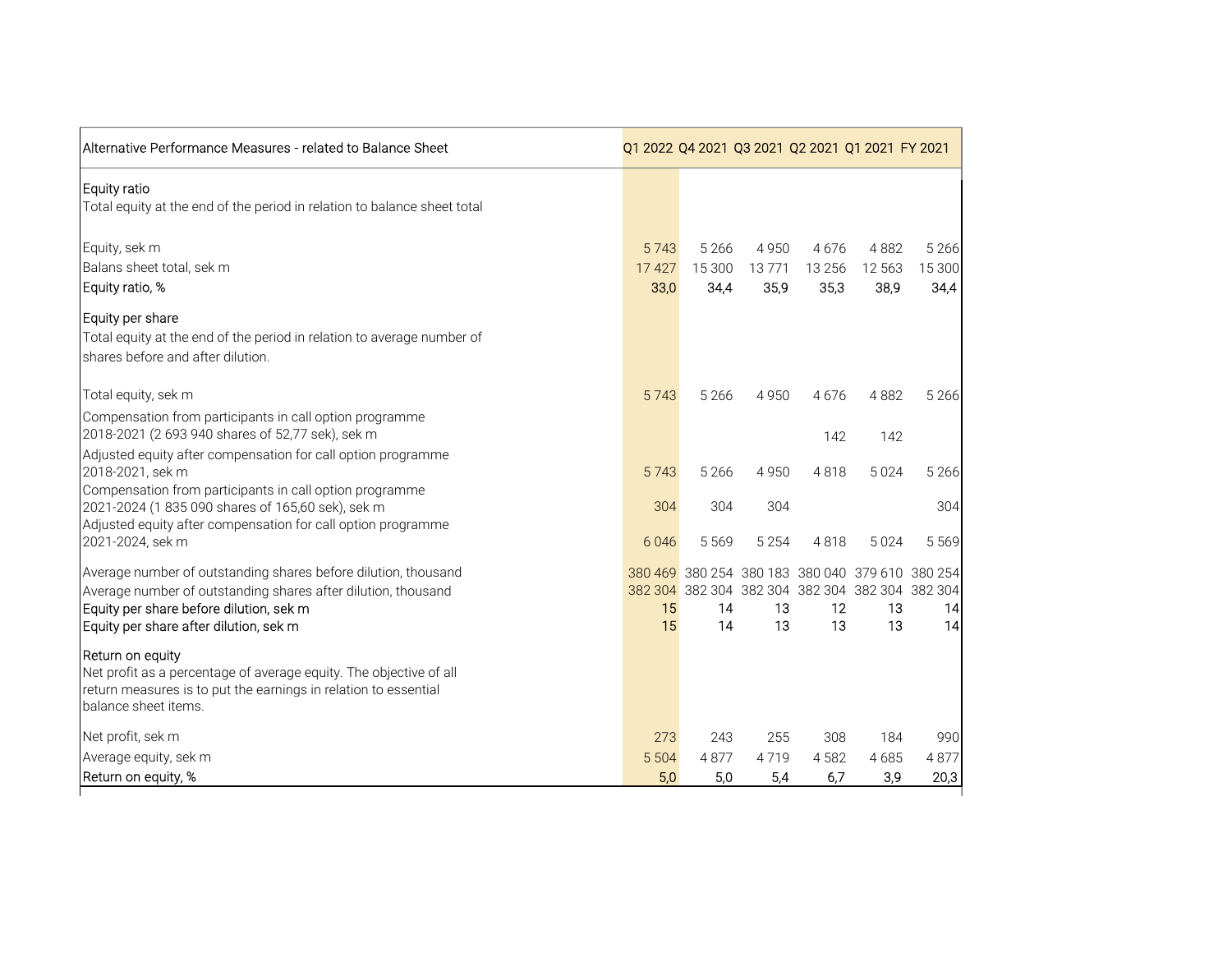| Alternative Performance Measures - related to Balance Sheet                                                                                                                                                                                                                                                                 |         | Q1 2022 Q4 2021 Q3 2021 Q2 2021 Q1 2021 FY 2021 |                |             |              |         |
|-----------------------------------------------------------------------------------------------------------------------------------------------------------------------------------------------------------------------------------------------------------------------------------------------------------------------------|---------|-------------------------------------------------|----------------|-------------|--------------|---------|
| Return on capital employed, %<br>Profit before tax plus financial expenses in relation to average capital<br>employed. Capital employed consists of balance sheet total with<br>deduction for non-interest-bearing liabilities and deferred tax liability.<br>Non-interest-bearing liabilities includes pension provisions. |         |                                                 |                |             |              |         |
| Profit before tax, sek m                                                                                                                                                                                                                                                                                                    | 367     | 303                                             | 339            | 402         | 248          | 1 2 9 2 |
| Financial expenses, sek m                                                                                                                                                                                                                                                                                                   | $-30$   | $-27$                                           | $-20$          | $-19$       | $-18$        | $-84$   |
| Profit before tax plus financial expenses, sek m                                                                                                                                                                                                                                                                            | 397     | 330                                             | 359            | 421         | 266          | 1 376   |
| Balance sheet total, sek m<br>Non-interest bearing liabilities:                                                                                                                                                                                                                                                             | 17 4 27 | 15 300                                          | 13771          | 13 2 5 6    | 12 5 63      | 15 300  |
| <b>Current liabilities</b>                                                                                                                                                                                                                                                                                                  | $-6075$ | $-4985$                                         | $-4168$        | $-4471$     | $-3691$      | $-4985$ |
| - Part of current liabilities added back, Bank overdraft facility                                                                                                                                                                                                                                                           | 165     | 262                                             | 29             | 259         | 2            | 262     |
| - Part of current liabilities added back, liabilities to credit institutions                                                                                                                                                                                                                                                | 1 0 0 2 | 702                                             | $\overline{2}$ | $\mathbf 0$ | $\mathbf{1}$ | 702     |
| - Part of current liabilities added back, current leasing liabilities                                                                                                                                                                                                                                                       | 377     | 353                                             | 330            | 317         | 325          | 353     |
| Other long term provisions                                                                                                                                                                                                                                                                                                  | $-80$   | $-86$                                           | $-67$          | $-61$       | $-61$        | $-86$   |
| Deferred tax liabilities                                                                                                                                                                                                                                                                                                    | $-175$  | $-168$                                          | $-112$         | $-108$      | $-110$       | $-168$  |
| Total non-interest bearing liabilities, sek m                                                                                                                                                                                                                                                                               | $-4785$ | $-3921$                                         | $-3986$        | $-4063$     | $-3534$      | $-3921$ |
| Capital employed, sek m                                                                                                                                                                                                                                                                                                     | 12 642  | 11 379                                          | 9785           | 9 1 9 3     | 9029         | 11 379  |
| Average capital employed, sek m                                                                                                                                                                                                                                                                                             | 12 011  | 9984                                            | 9 1 8 7        | 8891        | 8809         | 9984    |
| Return on capital employed, %                                                                                                                                                                                                                                                                                               | 3,3     | 3,3                                             | 3,9            | 4,7         | 3,0          | 13,8    |
| Return on operating capital, %<br>Operating profit as a percentage of average capital employed in<br>operations. Operating capital is capital employed minus liquid funds,<br>financial assets and other interest-bearing assets.                                                                                           |         |                                                 |                |             |              |         |
| Operating result, sek m                                                                                                                                                                                                                                                                                                     | 393     | 326                                             | 354            | 418         | 263          | 1 3 6 1 |
| Capital employed, sek m                                                                                                                                                                                                                                                                                                     | 12 642  | 11 379                                          | 9785           | 9 1 9 3     | 9029         | 11 379  |
| Liquid funds, sek m                                                                                                                                                                                                                                                                                                         | 860     | 1 0 0 4                                         | 1078           | 823         | 1012         | 1 0 0 4 |
| Financial assets at fair value, sek m                                                                                                                                                                                                                                                                                       | 41      | 44                                              | 49             | 53          | 44           | 44      |
| Operating capital, sek m                                                                                                                                                                                                                                                                                                    | 11 741  | 10 3 31                                         | 8658           | 8317        | 7974         | 10 331  |
| Average operating capital, sek m                                                                                                                                                                                                                                                                                            | 11 0 36 | 8863                                            | 8 0 2 6        | 7856        | 7684         | 8863    |
| Return on operating capital, %                                                                                                                                                                                                                                                                                              | 3,6     | 3,7                                             | 4,4            | 5,3         | 3,4          | 15,4    |